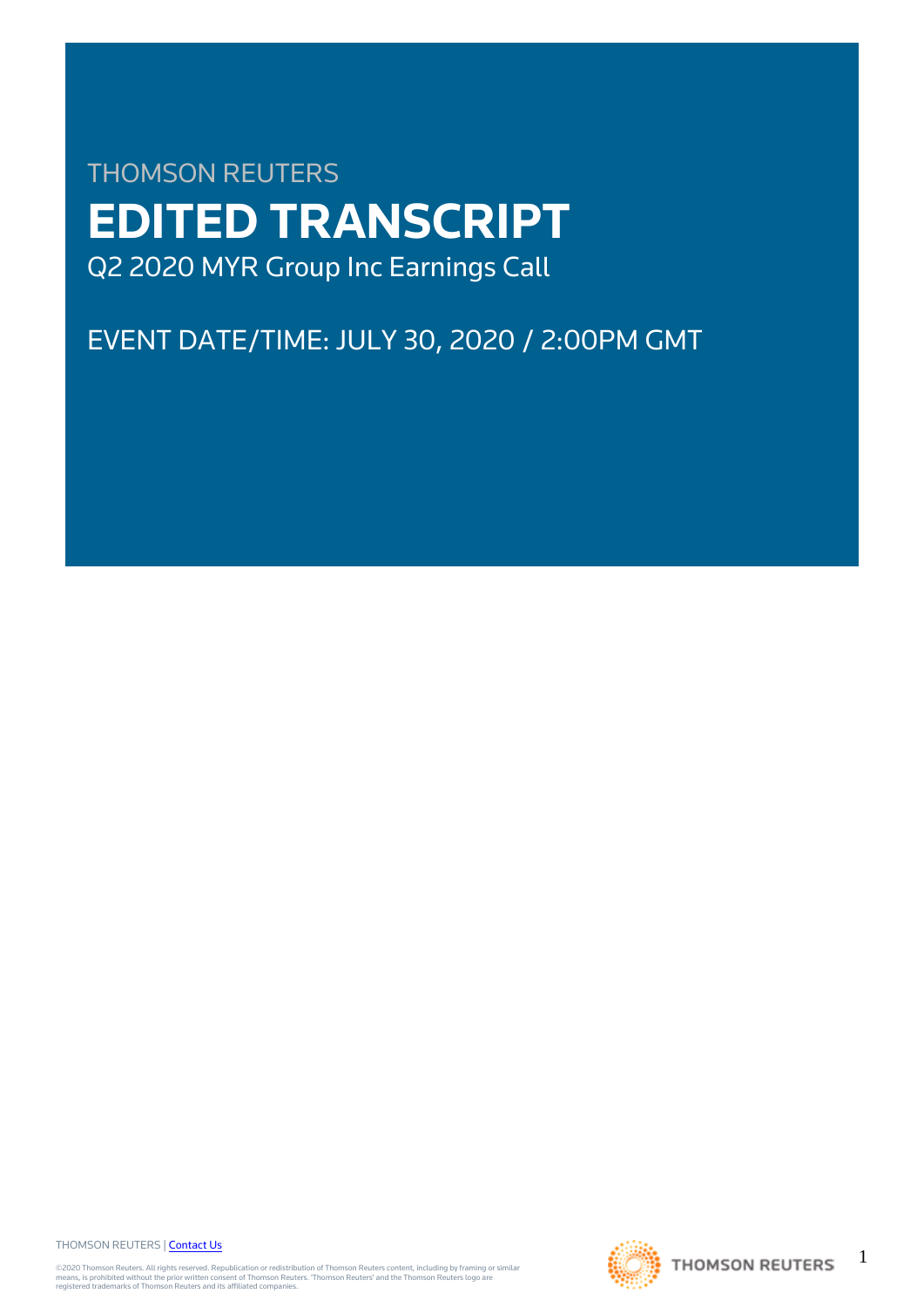# **CORPORATE PARTICIPANTS**

**Betty R. Johnson** MYR Group Inc. - Senior VP, CFO & Treasurer **Jeffrey J. Waneka** MYR Group Inc. - Senior VP and COO of Commercial & Industrial **Richard S. Swartz** MYR Group Inc. - President, CEO & Director **Tod M. Cooper** MYR Group Inc. - Senior VP & COO of Transmission and Distribution

# **CONFERENCE CALL PARTICIPANTS**

**Alexander David Dwyer** KeyBanc Capital Markets Inc., Research Division - Associate **Justin P. Hauke** Robert W. Baird & Co. Incorporated, Research Division - Senior Research Associate **Jyotasna Yadav** Stifel, Nicolaus & Company, Incorporated, Research Division - Associate **David E. Gutierrez** Dresner Corporate Services, Inc. - Head of PR Practice and SVP

# **PRESENTATION**

# **Operator**

Good morning, everyone, and welcome to the MYR Group Second Quarter 2020 Earnings Results Conference Call. Today's conference is being recorded. At this time, for opening remarks and introductions, I would like to turn the conference over to David Gutierrez of Dresner Corporate Services. Please go ahead, David.

# **David E. Gutierrez Dresner Corporate Services, Inc. - Head of PR Practice and SVP**

Thank you, and good morning, everyone. I'd like to welcome you to the MYR Group conference call to discuss the company's second quarter results for 2020, which we reported yesterday.

Joining us on today's call are Rick Schwartz, President and Chief Executive Officer; Betty Johnson, Senior Vice President, Chief Financial Officer and Treasurer; Tod Cooper, Senior Vice President, and Chief Operating Officer of MYR Group's Transmission and Distribution segment; and Jeff Waneka, Senior Vice President and Chief Operating Officer of MYR Group's Commercial and Industrial segment.

If you did not receive yesterday's press release, please contact Dresner Corporate services at (312) 726-3600, and we will send you a copy, or go to the MYR group website, where a copy is available under the Investor Relations tab.

Also, a replay of today's call will be available until Thursday, August 6, at 1:00 p.m. Eastern Time by dialing (855) 859-2056 or (404) 537-3406 and entering conference ID 4291068.

Before we begin, I want to remind you that this discussion may contain forward-looking statements. Any such statements are based upon information available to MYR group management as of this date, and MYR group assumes no obligation to update any such forward-looking statements. These forward-looking statements involve risks and uncertainties that could cause actual results to differ materially from the forward-looking statements. Accordingly, these statements are no guarantee of future performance. These risks and uncertainties are discussed in the company's annual report on Form 10-K for the period ended December 31, 2019, the company's quarterly reports on Form 10-Q for the first and second quarters of 2020 and in yesterday's press release.

Certain non-GAAP financial information will be discussed on the call today. A reconciliation of these non-GAAP measures to the most comparable GAAP measures is set forth in yesterday's press release.

With that said, let me turn the call over to Rick Schwartz.

# **Richard S. Swartz MYR Group Inc. - President, CEO & Director**

Thanks, David. Good morning, everyone. Welcome to our second quarter 2020 conference call to discuss financial and operating results.

I will begin by providing a brief summary of our second quarter results and then turn the call over to Betty Johnson, our Chief Financial Officer, for a more detailed financial review. Following Betty's discussion, Tod Cooper and Jeff Waneka, Chief operating officers for our T&D and C&I segments, will provide an industry outlook and discuss some of MYR group's opportunities going forward. I will then

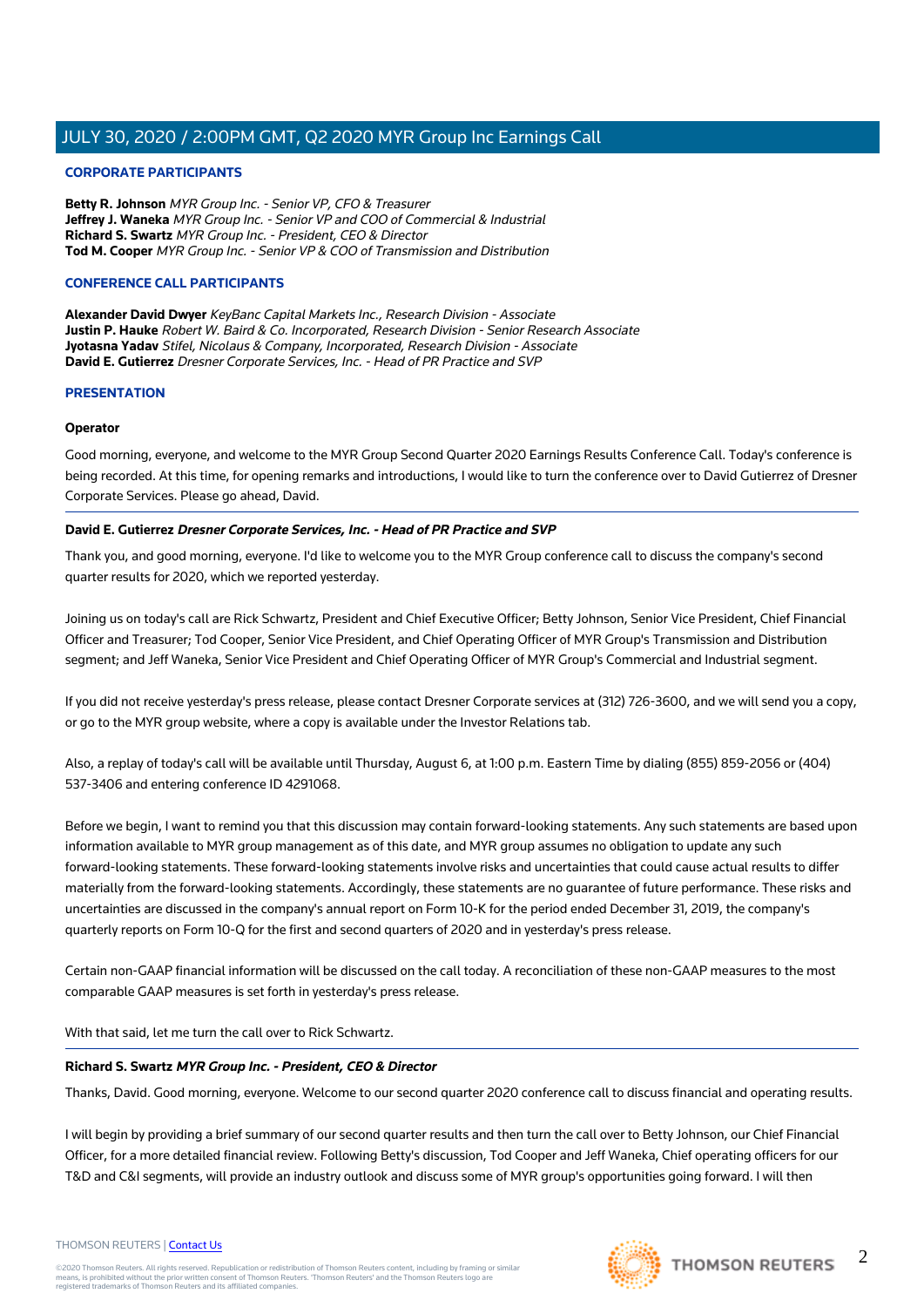conclude with some closing remarks and open the call up for your comments and questions.

As the COVID-19 pandemic still dominates the headlines and its future impacts remain to be seen, our priority continues to be the health, safety and well-being of our employees, clients and communities. We are closely monitoring and adhering to the latest government recommendations and client protocols as the policies we have enacted to facilitate our ability to adapt to this evolving situation.

We developed plans and contingencies that have enabled us to deliver on our promises, meet the expectations of our clients and return positive results to our stockholders despite these uncertain times.

We are pleased with our second quarter results, highlighted by revenue of \$513.1 million, a 14.3% increase over the second quarter of 2019, along with increases in gross profit, earnings per share, net income, EBITDA and free cash flow. Our backlog was \$1.55 billion at the end of the second quarter, which marks another record high for MYR.

During the second quarter, bidding and project execution remained active. And we are pleased to announce that we are currently in negotiations to finalize the contract with LS Power Grid New York Corporation I, an affiliate of LS Power to provide procurement and construction services for the Marcy to New Scotland upgrade project in the state of New York.

The project consists of nearly 100 miles of 345-kilovolt transmission construction within the existing utility corridors.

The contract is valued at more than \$250 million. This project will ultimately relieve bottlenecks on the New York Power grid to improve system reliability, increase efficiency and facilitate statewide access to renewable energy.

We remain an industry leader in both our T&D and C&I segments. And as always, stayed focused on continually raising the bar to improve our quality and efficiency in project delivery.

Additionally, we continue to have a positive outlook about the future. And despite the ongoing challenges, we are confident in our ability to adapt and grow in the years ahead.

It is especially in times like these, that I am humble and grateful for our incredible team, who seamlessly demonstrates their commitment to safely execute work and deliver quality services to all our clients.

Now Betty will provide an overview of our financial results for the second quarter of 2020.

#### **Betty R. Johnson MYR Group Inc. - Senior VP, CFO & Treasurer**

Thank you, Rick, and good morning, everyone. On today's call, I'll be reviewing our quarter-over-quarter results for the second quarter of 2020 as compared to the second quarter of 2019.

Our second quarter of 2020 revenues were \$513.1 million. This represents an increase of \$64.3 million or 14.3% compared to the same period last year. Our second quarter T&D revenues were \$276.8 million, an increase of 8.1% compared to the same period last year.

The breakdown of T&D revenues was \$181.2 million for transmission and \$95.6 million for distribution.

The T&D segment revenues increased primarily due to an increase in volume in both Transmission and Distribution-related projects. Approximately 50% of our second quarter T&D revenues related to work performed under master service agreements.

C&I revenues were \$236.3 million, an increase of 22.5% compared to the same period last year. The C&I segment revenues increased due to incremental revenues from the CSI acquisition, partially offset by a decrease due to the timing of activity on various size projects, along with the impacts related to COVID-19 pandemic.

Our gross margin was 11.9% for the second quarter of 2020 compared to 9.6% for the same period last year. The increase in gross



©2020 Thomson Reuters. All rights reserved. Republication or redistribution of Thomson Reuters content, including by framing or similar<br>means, is prohibited without the prior written consent of Thomson Reuters. 'Thomson Re

3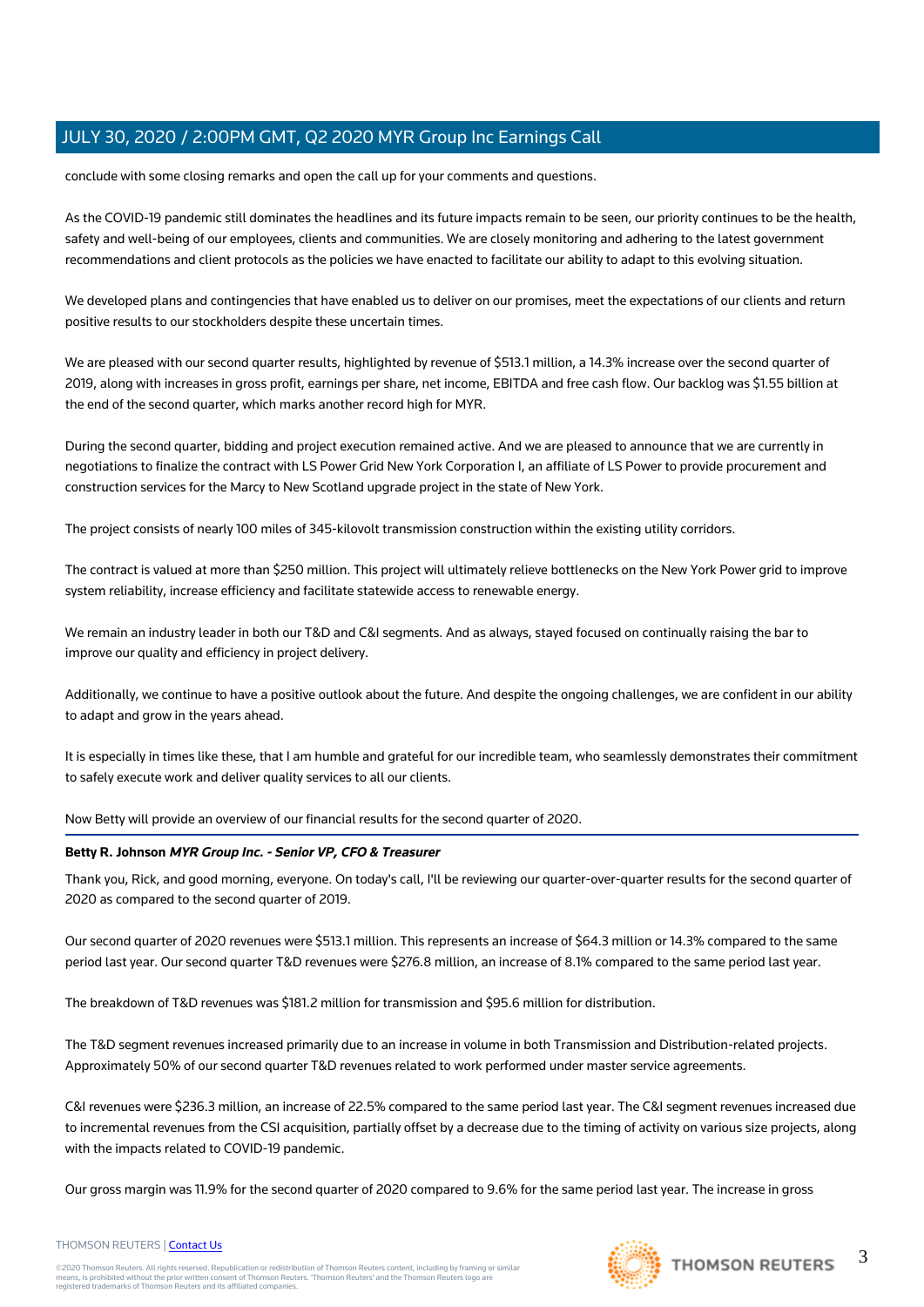margin was primarily due to better-than-anticipated productivity, an increase in higher-margin work and favorable job closeouts on certain projects.

These improvements were partially offset by decreases in revenue recognized on pending claims and change orders for which we're seeking reimbursement and labor inefficiencies on certain projects.

SG&A expenses were \$41.2 million, an increase of \$7.3 million compared to the same period last year. The increase was primarily due to the acquisition of CSI, along with higher employee-related expense to support the growth in our operations, partially offset by a reversal of contingent compensation expense related to a prior acquisition.

Second quarter 2020 net income attributable to MYR group was \$13.4 million or \$0.80 per diluted share compared to \$7.2 million or \$0.43 per diluted share for the same period last year.

Total backlog as of June 30, 2020, was \$1.55 billion, a record high and was 33.5% higher than a year ago.

Total backlog as of June 30, 2020, consisted of \$520.8 million for the T&D segment and \$1.03 billion for the C&I segment.

Turning to the June 30, 2020 balance sheet. We had approximately \$191.4 million of working capital, \$82 million of funded debt and \$280.2 million in borrowing availability under our credit facility. Free cash flow came in strong for the period at \$54.9 million. We have continued to focus on strengthening our balance sheet, which can be seen in our funded debt-to-EBITDA leverage ratio improvements over the last 9 months, since our CSI acquisition improving from 1.85 to 0.7 leverage as of June 30, 2020. We also continued to focus on our free cash flow, controlling our operating and overhead costs and limiting capital exposures to preserve our ability to continue to fund our operations with increased scrutiny of the spend in light of uncertainties around the economic impacts from the COVID-19 pandemic.

However, we do continue to balance this with investing and developing key personnel and in procuring the specific specialty equipment and tooling needed to win and execute projects of all sizes and complexity.

We believe our credit facility, strong balance sheet and future cash flow from operations will enable us to meet our working capital needs, equipment investments, growth initiatives and bonding requirements.

In summary, we had improvements this quarter in revenues, gross profit, net income, earnings per share, EBITDA, free cash flow, funded debt-to-EBITDA leverage and backlog compared to the prior year.

I'll now turn the call over to Tod Cooper, who will provide an overview of our Transmission and Distribution segment.

# **Tod M. Cooper MYR Group Inc. - Senior VP & COO of Transmission and Distribution**

Thanks, Betty, and good morning, everyone. Throughout the second quarter, we experienced active bidding and project execution throughout our T&D operations with minimal impact from COVID-19.

We are very fortunate to be considered a critical and essential business. And as Rick mentioned, we are excited about the potential award of the Marcy to New Scotland upgrade project. Aside from this notable announcement, activity continues to center around small to medium-sized projects, and ongoing work under long-term master service agreements with upticks in bidding for a few larger transmission projects and several EPC and renewable opportunities.

Throughout the Northeast, Mid-Atlantic and Southeast, work continues for several long-term clients, such as Eversource, Dominion and the Tennessee Valley Authority.

The second quarter marks completion of the Coastal Virginia offshore wind project for Dominion, which included building the high-voltage interconnection and providing the ocean boring for future offshore cable installation.

#### THOMSON REUTERS | [Contact Us](https://my.thomsonreuters.com/ContactUsNew)

©2020 Thomson Reuters. All rights reserved. Republication or redistribution of Thomson Reuters content, including by framing or similar<br>means, is prohibited without the prior written consent of Thomson Reuters. 'Thomson Re

 $\Delta$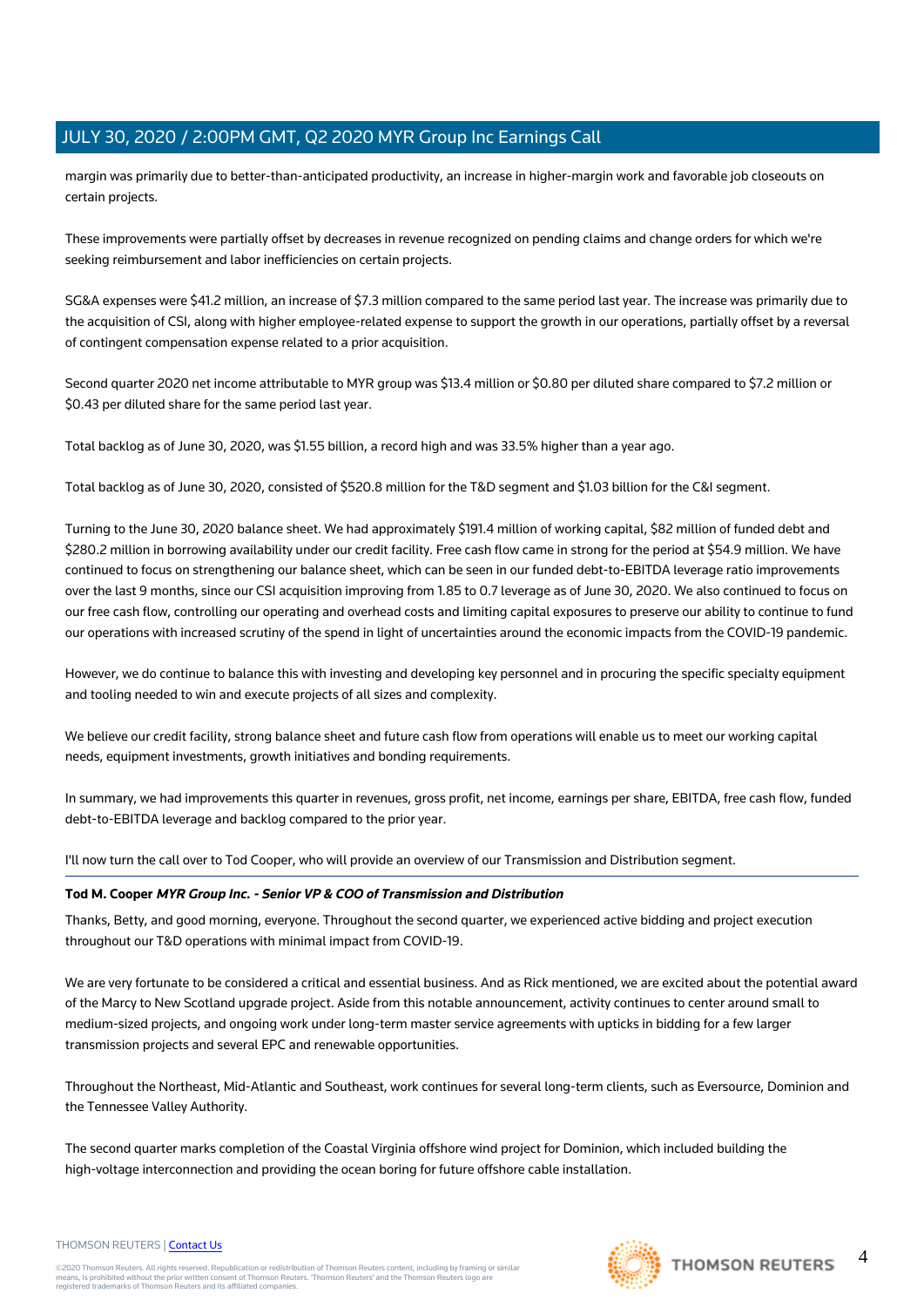This project was a first for MYR group in the offshore space, and our successful performance should position us well for future opportunities. In June, we were awarded a contract for Phase 2 of Dominion's Mount Storm Valley 500kV rebuilt project in Virginia.

Construction is underway, and the project is expected to be completed in July of 2021. In the Midwest, work progresses on the Connersville Transmission Project for Duke Energy and the Gateway Transmission Project for Ameren, both of which are expected to be completed later this year.

Throughout the Midwest and Texas, we experienced steady transmission, substation and distribution work, much of which falls under our long-term MSAs. Momentum continues for solar, wind and transmission opportunities throughout the West.

Our project team has begun mobilization and start-up efforts on the battle mountain storage and solar project in Nevada and work continues on the Gateway West substation projects for Pacificorp. On the distribution front, a number of utilities are making the ongoing investments in system upgrades to improve asset performance and modernize and strengthen the grid.

Many utilities are relying on outside contractors for much of this work, and our distribution work remains strong from many customers.

Industry headlines continue to reflect the positive market outlook and healthy T&D capital spending projections. Although the magnitude of COVID-19 impacts are still unfolding and could affect future initiatives.

In May, FERC reinforced that electric T&D spending should remain resilient despite weaker economic conditions, key drivers to strengthen grid reliability, replace aging infrastructure and that integrate renewable energy remain intact. And elevated levels of investments are expected to continue for the next 5 to 10 years with most utility customers, maintaining substantial multiyear CapEx plans.

Growth is still expected primarily in small to medium-sized projects and over the next 5 years, with potential for a handful of key large projects to accelerate towards construction in the next couple of years.

Several of our long-term customers made significant spending announcements in the second quarter. Excel announced plans to accelerate \$3 billion in clean energy spending in response to the Minnesota Public Utilities Commission and the Department of Commerce request to involve utilities in the state's economic recovery process due to impacts from COVID-19.

In New York, National Grid filed its annual Transmission and Distribution capital investment plan with the New York State Public Service Commission, which includes a proposed \$4 billion spend over the next 5 years.

Promising developments on the renewable front included a June report from the International Renewable Energy Agency that reflected significant declines in costs since 2010 for utility-scale solar power, which has dropped 82%, onshore wind which has dropped 39% and offshore wind which has dropped 29%. These declines are expected to continue with improved technology and expanded market participation.

As these energy sources become cheaper compared to new electricity capacity based on fossil fuels, leaders of U.S. hydro, solar, wind and storage industry associations, plan to expand market share over the next decade.

In summary, we are pleased with our second quarter performance and remain optimistic about our future prospects for growth and our ability to persevere through these challenging times. As we strive to bring the best of MYR group to our customers, employees and shareholders, we will carefully monitor and adjust our business operations as necessary to assure that the health and safety of our people and communities remains our top priority.

I'll now turn the call over to Jeff Waneka, who will provide an overview of our Commercial and Industrial segment.

# THOMSON REUTERS | [Contact Us](https://my.thomsonreuters.com/ContactUsNew)

©2020 Thomson Reuters. All rights reserved. Republication or redistribution of Thomson Reuters content, including by framing or similar<br>means, is prohibited without the prior written consent of Thomson Reuters. 'Thomson Re

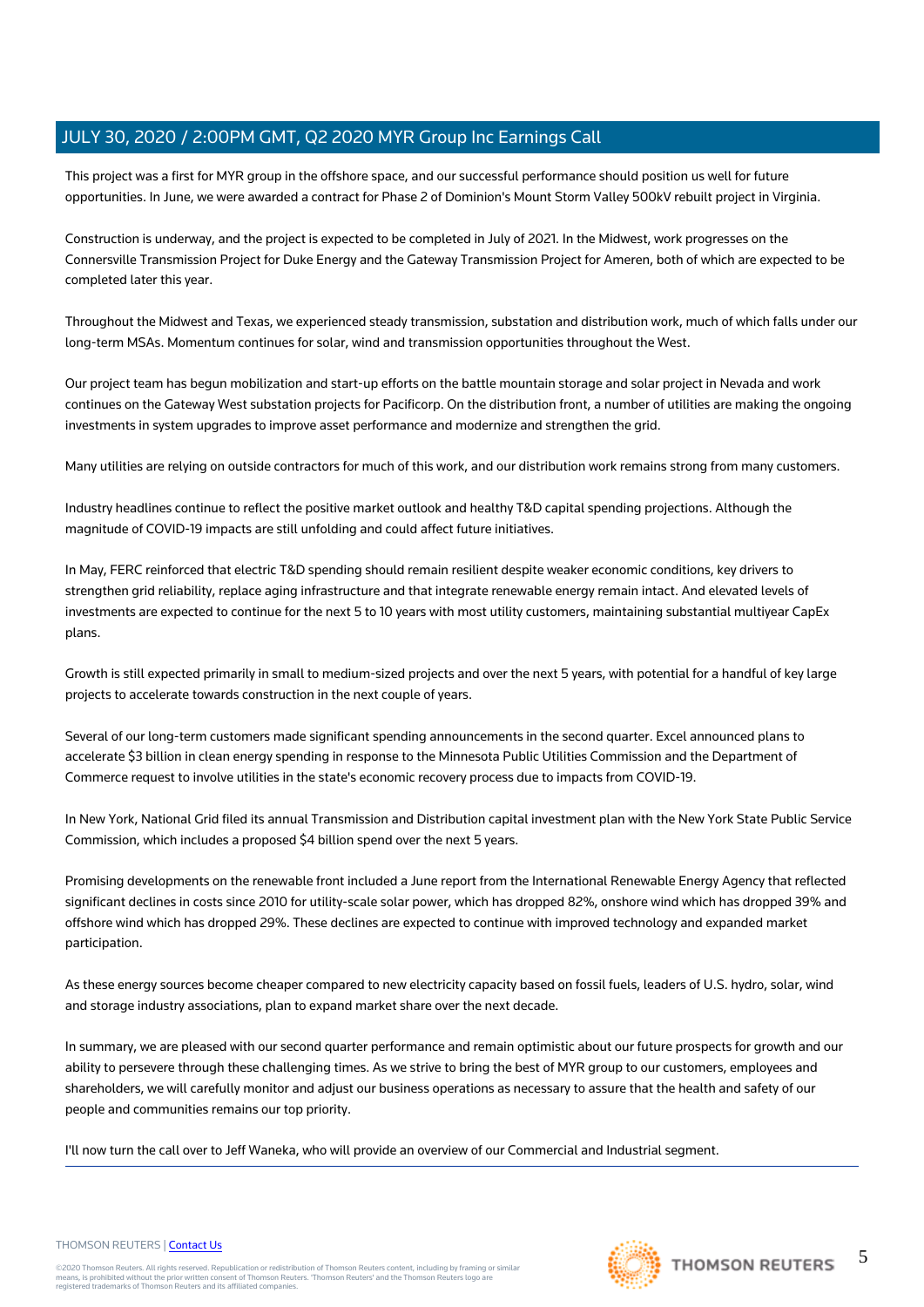# **Jeffrey J. Waneka MYR Group Inc. - Senior VP and COO of Commercial & Industrial**

Thanks, Tod, and good morning, everyone. Our second quarter performance is reflective of the disruption we faced in resequencing our workflow, and implementing additional safety measures throughout the quarter. Our employees adapted rapidly to new guidelines and continued serving our clients with minimal impact.

We're proud of every team member who took the lead on their respective job site, adhering to the guidelines to keep everyone healthy and safe. We entered 2020 with record backlog that continued to burn at a steady pace through the quarter. The initial decrease in C&I revenue reported last quarter continued to improve in most of our district offices as restrictions were lifted throughout the U.S. and Canada.

While we have not experienced any significant project cancellations, we have faced some delayed project starts and slower ramp-ups as project schedules are adjusted in response to market disruption.

C&I bidding activity has remained active in most of our district offices. Most of the large projects being tracked appear to be moving forward. However, market predictability is likely to remain a concern through the rest of 2020, as COVID-19 cases vary across the country.

We believe that Commercial and Industrial recovery through the balance of the year will continue to be dependent on overall economic recovery, and we remain hopeful that the various approved stimulus packages will offer continued opportunities.

C&I was successful in winning significant projects during the second quarter. These awards provide confidence that our chosen markets will continue to offer solid platform for growth and profitability.

We have continued our investment in building our transportation and infrastructure expertise across all district offices, which we believe positions us favorably for future expansion. We remain encouraged by the possible award of a national infrastructure bill, and believe we will be positioned well when additional spending bills are released.

In addition to transportation and infrastructure, we believe our other primary markets may be somewhat less vulnerable to economic slowing, including health care, data centers, warehousing, renewable energy and water projects.

As always, we remain focused on working safely, productively and in close collaboration with our clients and industry partners.

We expect that our C&I segment will emerge even stronger following the near-term challenges. We are fortunate that most of our operations are considered an essential business and are proud to employ the best field and support services in the industry. Thanks, everyone, for your time today. I'll now turn the call back to Rick, who will provide us with some closing comments.

# **Richard S. Swartz MYR Group Inc. - President, CEO & Director**

Thank you for those updates, Betty, Tod and Jeff. I want to take a moment to express my appreciation to our employees who continue to inspire me every day. Amidst challenges due to COVID-19's continually evolving impacts, their constant dedication and positive outlook remind me that we are so fortunate to have the best team, talent and culture in the business.

We will remain at the forefront of identifying industry trends and client needs in order to grow our business and provide superior services in order to achieve our long-term strategic targets. And we will continue to make disciplined decisions to move our business forward. Operator, we are now ready to open the call up for your comments and questions.(Operator Instructions)

And your first question comes from the line of Sean Eastman with KeyBanc.

# **QUESTIONS AND ANSWERS**

#### THOMSON REUTERS | [Contact Us](https://my.thomsonreuters.com/ContactUsNew)

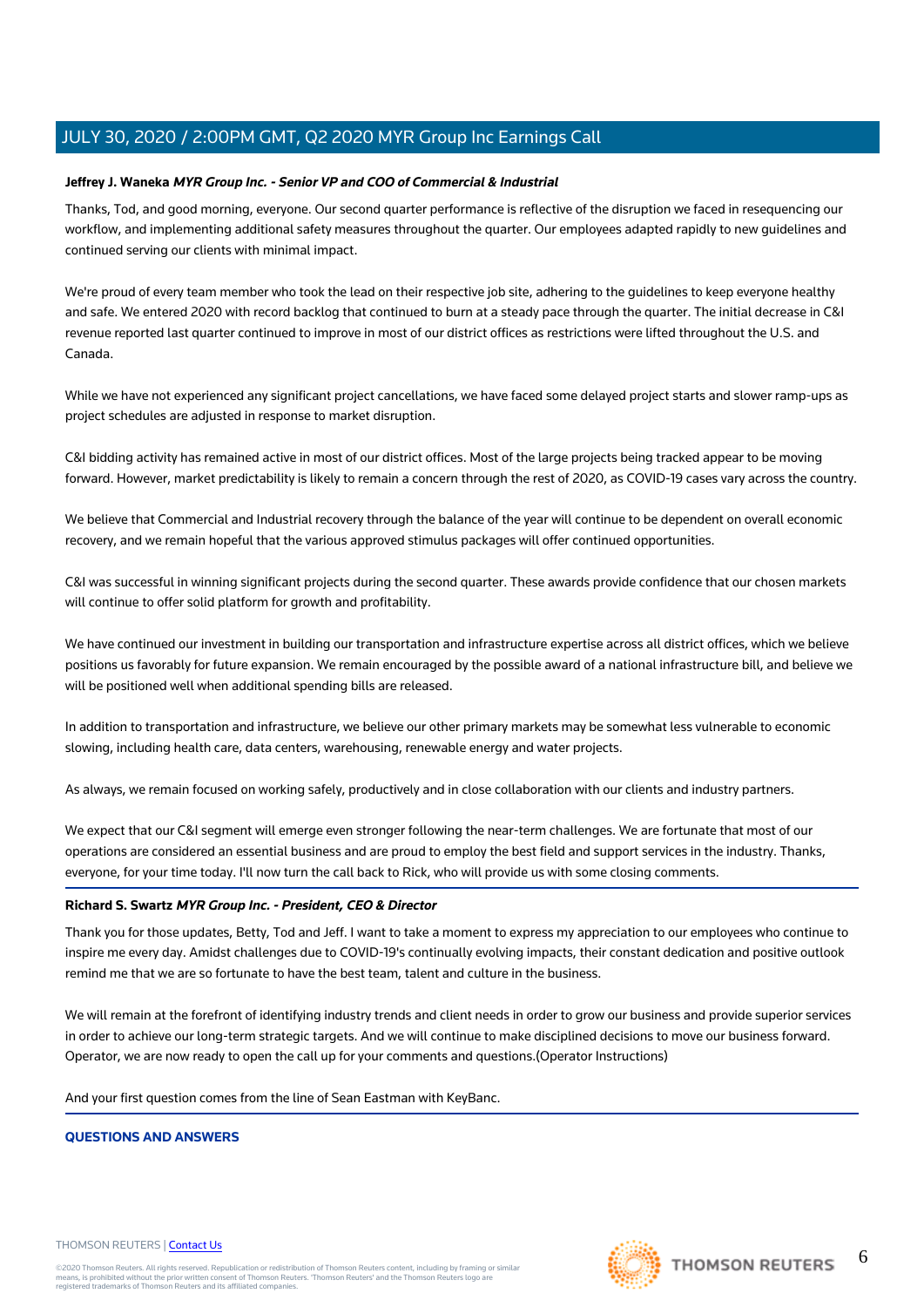# **Alexander David Dwyer KeyBanc Capital Markets Inc., Research Division - Associate**

This is Alex on for Sean. Congrats on the strong results. Yes. So first question, I just wanted to touch on the commentary around the project pipeline remaining active for both of your segments and the outlook remaining intact. How would you characterize your visibility and line of sight on actual awards in the second half of the year? And maybe how would this compare to the past at this point in the year?

# **Richard S. Swartz MYR Group Inc. - President, CEO & Director**

I think it's not as active as it was a year ago, but it has remained active. I think a year ago, we were describing the market as robust. I think on the T&D side remains very active, don't really see much impact there going forward. None of our clients have really said they're cutting back on their budgets. On the C&I, I think it's really, as Jeff was kind of highlighted in the script. It may be changing of the type of work. So will office buildings -- so we didn't have a lot of exposure to that. Will those be being built next year? Well, that stuff, but the data center, the hospital, some of the other areas he highlighted, from everything we see talking to the engineers and our clients out there, those continue to be planned, and it looks like those are going to be moved forward. It's really just the timing of it. And again, with any of our backlog, we've always said in previous quarters, it's lumpy.

We want to make sure we have the right contract in place before we sign it. And again, we don't control the timing of the awards.

So you do see that lumpy in some quarters.

# **Alexander David Dwyer KeyBanc Capital Markets Inc., Research Division - Associate**

Very helpful. And my second question, can you just -- can you give us some color around how you've been able to control costs during this pandemic during the last couple of quarters? And are you able to quantify the magnitude of the impact? And then also, last call, you mentioned \$15 million of questionable CapEx. Have your plans for this changed in the past few months? It seems like CapEx has been pretty light this year so far. So that's...

# **Richard S. Swartz MYR Group Inc. - President, CEO & Director**

We'll start with CapEx. We continue to watch it. We're just -- as we said, we're in negotiations, final negotiations on the LS Power project. That will have us continuing to invest in some capital. So again, we're going to adjust our capital to the book of business we have at hand and where we see the immediate future going. So that can come up and down a little bit, but we've got to make sure we've got the right tools, equipment in place to execute the work profitably.

So again, we'll continue to monitor that. But it probably won't be that high of a cutback on our CapEx, but we will monitor and look at it going forward. So that's on the CapEx side. And your second part of the question -- or your first part of the question, can you repeat that again?

# **Alexander David Dwyer KeyBanc Capital Markets Inc., Research Division - Associate**

Yes, yes. It was just -- I just wanted to understand the cost-cutting during the pandemic for the past couple of quarters.

And if you're able to quantify the magnitude of the impacts.

# **Richard S. Swartz MYR Group Inc. - President, CEO & Director**

We haven't quantified it. I think when we look at our overall projects, though, immediately, our teams got together and looked at the project, especially on the C&I side that may be pushed out a little bit.

We didn't cut back on the side of where we needed to do additional planning. And I think Jeff can probably add a little bit on what he's done on that planning and where we see some of his productivity based on that. But we've cut -- we're always as a contractor out there, looking at our overhead, looking at what it takes to make us work more efficiently. Developing new plans and procedures that will enable us to hopefully strive a higher profit margin.

And we are in act at all times just not during the pandemic side. Jeff, you want to talk a little more specific about what you've done?





7

# THOMSON REUTERS | [Contact Us](https://my.thomsonreuters.com/ContactUsNew)

©2020 Thomson Reuters. All rights reserved. Republication or redistribution of Thomson Reuters content, including by framing or similar<br>means, is prohibited without the prior written consent of Thomson Reuters. 'Thomson Re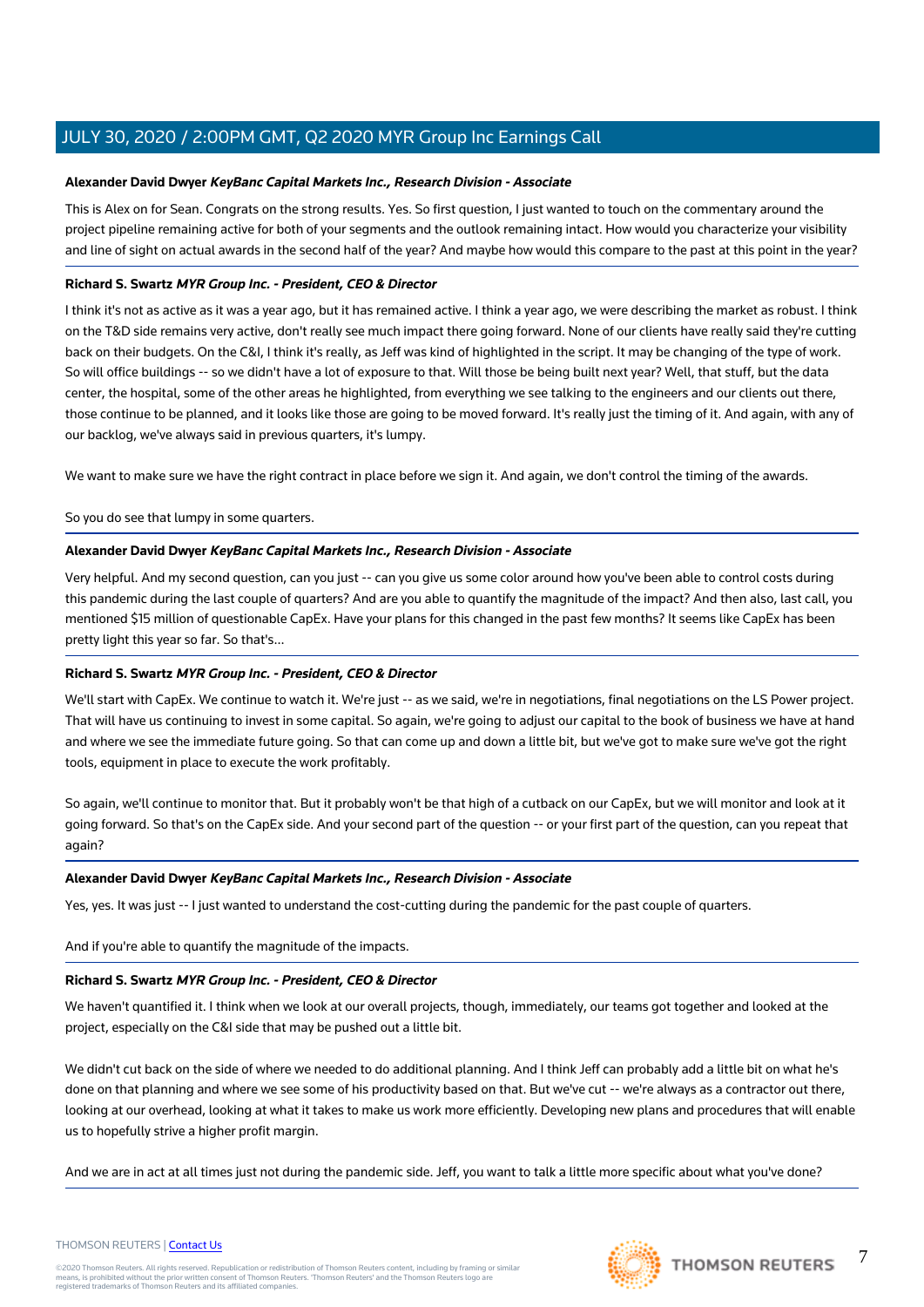# **Jeffrey J. Waneka MYR Group Inc. - Senior VP and COO of Commercial & Industrial**

Yes. I think initially, we believe there would be a fairly large impact to productivity due to just the safety measures put in place. But we've seen that the additional time talking about the project and protocols and how we're going to go forward with our trade partners has actually benefited us.

So there's clearly some offsetting productivity out there that's been helpful to us. So we see that continuing as some of the projects kind of get pushed out to the right that it's allowing just a lot more collaboration between us and our partners, which is beneficial.

# **Operator**

(Operator Instructions)

Our next question comes from the line of Justin Hauke with Robert W. Baird.

# **Justin P. Hauke Robert W. Baird & Co. Incorporated, Research Division - Senior Research Associate**

I guess this one is for Betty, but just the -- you called out a couple of things on the margins, some positives and negatives. Maybe to the extent you could help us quantify some of those, specifically, the earn-out reversal that you talked about and then maybe on the offset to that the project closeouts and how that impacted the margins?

# **Betty R. Johnson MYR Group Inc. - Senior VP, CFO & Treasurer**

Yes. I'm going to point to the operating results for C&I, although we haven't quantified very specifically the reversal of the contingent consideration or specifically the job closeouts.

We do, in total, we quantify it. But if you just took those when you think about them as onetime events, basically the reversal of the contingent consideration and then some of the -- maybe some of the offsetting the negative impacts that were onetime in C&I, they've pretty much offset.

So the 3.8% margin that we had in C&I segment this quarter. You can think about that as more of a consistent margin because those 2 did offset.

And just one reminder that we always talk about kind of getting to that 4% or so as is our typical when you take the higher amortization for the acquisitions, mainly CSI, just as we've talked about in the prior quarters. So even with those different events in there, this would have been just above 4% as it has been since the -- this time last year when CSI became part of our operations. And we had that higher amortization, especially for that first year.

# **Justin P. Hauke Robert W. Baird & Co. Incorporated, Research Division - Senior Research Associate**

Great. Yes, that was going to be kind of what I was going to follow-up on that is just the amortization, is that still in the 100 basis point range in terms of what's running through C&I?

And then what's the time line for that rolling off? Because I know, usually, that's highest in the first year, and you're kind of getting to the point where we're anniversarying the CSI acquisition.

# **Betty R. Johnson MYR Group Inc. - Senior VP, CFO & Treasurer**

Yes, exactly. So this -- the CSI acquisition amortization will definitely come down after this quarter. And it'll be very similar to in the past when we had large amortization and it cutback. So there'll still be some. And you can see in our cash flow the amortization, it's about 0.5% of the C&I business revenue. And it will cut back to probably at least half of that going forward.

# **Justin P. Hauke Robert W. Baird & Co. Incorporated, Research Division - Senior Research Associate**

Great. Okay. That's helpful. And then I guess the next question is just on the balance sheet. It is great to see that it's kind of opened up here after a couple of years of it being a little more stretched, at least versus your history.

#### THOMSON REUTERS | [Contact Us](https://my.thomsonreuters.com/ContactUsNew)

©2020 Thomson Reuters. All rights reserved. Republication or redistribution of Thomson Reuters content, including by framing or similar<br>means, is prohibited without the prior written consent of Thomson Reuters. 'Thomson Re

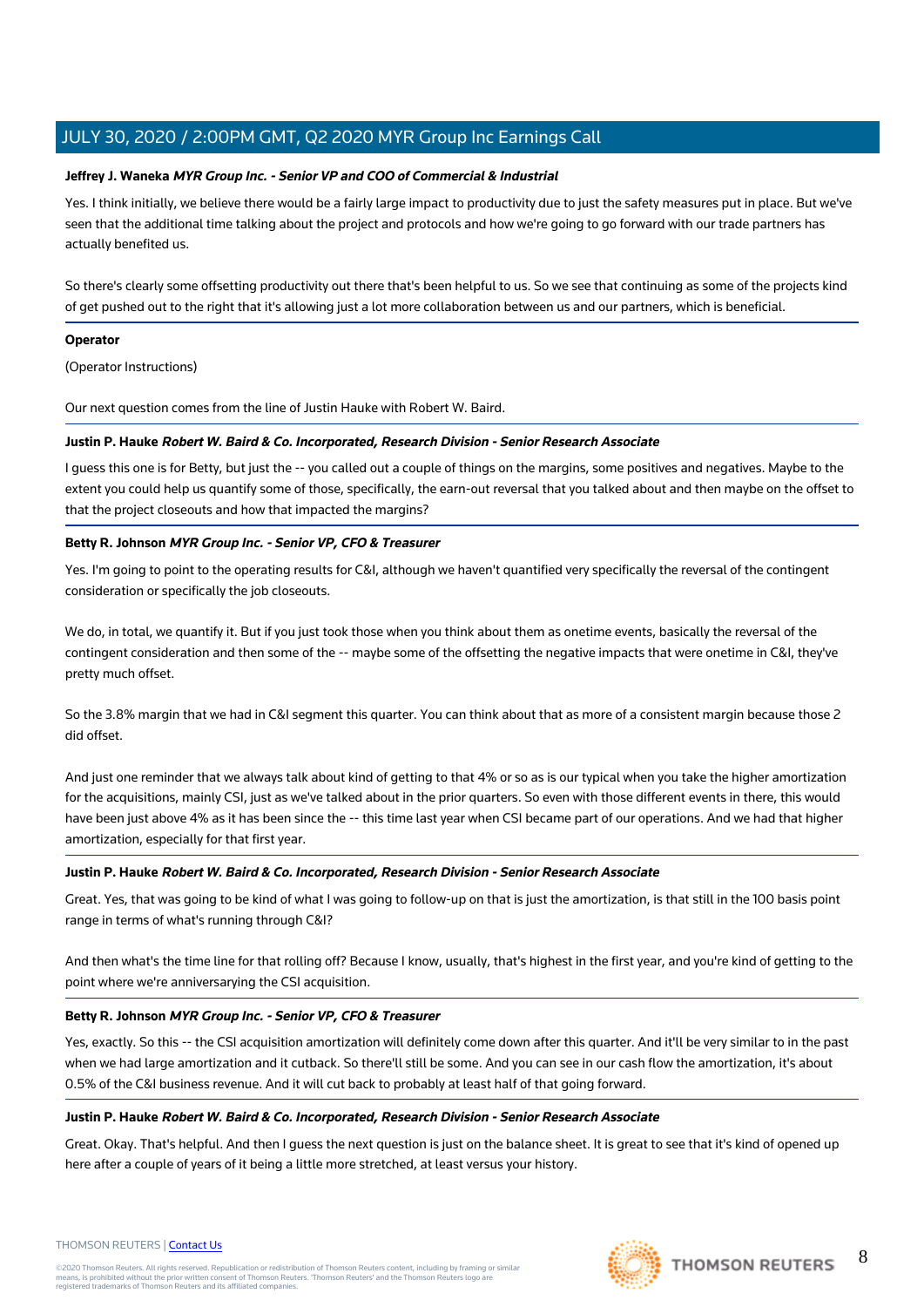And I guess the question is, where do you guys want to kind of manage the leverage longer term, assuming kind of a steady state?

And then also, what's the thought process on coming back into the market on the buyback since it's been a couple of years since you guys have done anything on that front?

# **Betty R. Johnson MYR Group Inc. - Senior VP, CFO & Treasurer**

I can start with that, Rick, and you can add. Our leverage, as you know, we talked about down at that 0.7% is even lower than -- we have set that our goal was to get to. Historically, in this last several quarters when it came up with CSI as a company, we've set that we have a -- our comfort zone. And that we talk about on a regular basis goes up to 2x leverage sometimes it could even be higher for the acquisition holiday. CSI took us to the 1.85%. And as a company, from there, our focus was to bring that back down to in that 1% to 1.25% prior to doing another acquisition. And Rick has quoted pretty much for the last year of the focus on the balance sheet and improving operations before we do another transaction.

We've said that we wouldn't be doing one in 2020. But then after that, we would be open to -- we're always looking at transactions. Trust me it is coming across our desk on a regular basis, we'd be more open to a transaction than going into next year as we complete those things that he's talked about.

And when it comes to stock buybacks, we always have that on our discussion list every quarter with the Board. It's always been readdressed. As you know, we don't have a program outstanding right now that is not our first priority of our capital spend, M&A, assuming that there's transactions out there. And based upon today's market, the most likely would be, that would be our first priority. Rick, anything else to add to that?

# **Richard S. Swartz MYR Group Inc. - President, CEO & Director**

I don't have anything to add. Betty, you covered it well.

# **Operator**

Your next question comes from the line of Jaya Yadav.

# **Jyotasna Yadav Stifel, Nicolaus & Company, Incorporated, Research Division - Associate**

This is Jaya on for Noelle Dilts. Congrats on a great quarter. So I just kind of wanted to ask about what you guys are thinking about for the nonresidential construction markets? Recently, the AI consensus forecast came out for the midyear, kind of talking about their expectations for 2020 and 2021. And some of that data was a bit more negative. So I'm just kind of curious about how you guys are thinking about the non-resi construction market into 2021?

# **Richard S. Swartz MYR Group Inc. - President, CEO & Director**

Yes, I'll let Jeff start, and then I'll add to it.

# **Jeffrey J. Waneka MYR Group Inc. - Senior VP and COO of Commercial & Industrial**

Yes. I'd like to address that. We have found in prior challenging economic times that we're in a pretty resilient position. A lot of our clients during these times turn to their most trusted partners to get their work done.

So we have -- although the -- no doubt there's less work in the pipeline in the design industry. We feel there's plenty of projects out there that are maybe more difficult that our clients are going to be looking for somebody who they absolutely trust to get their work done. They know that other contractors can get stressed during this time. So we believe it starts to put us in a very favorable position and believe we'll push through this pretty well.

# **Richard S. Swartz MYR Group Inc. - President, CEO & Director**

And as a company, we have little exposure to big box, we don't do that as a company. So we don't do that kind of construction. And we have limited on what I'd call high-rise TI build-out, but we do some of it.



#### THOMSON REUTERS | [Contact Us](https://my.thomsonreuters.com/ContactUsNew)

©2020 Thomson Reuters. All rights reserved. Republication or redistribution of Thomson Reuters content, including by framing or similar<br>means, is prohibited without the prior written consent of Thomson Reuters. 'Thomson Re

9